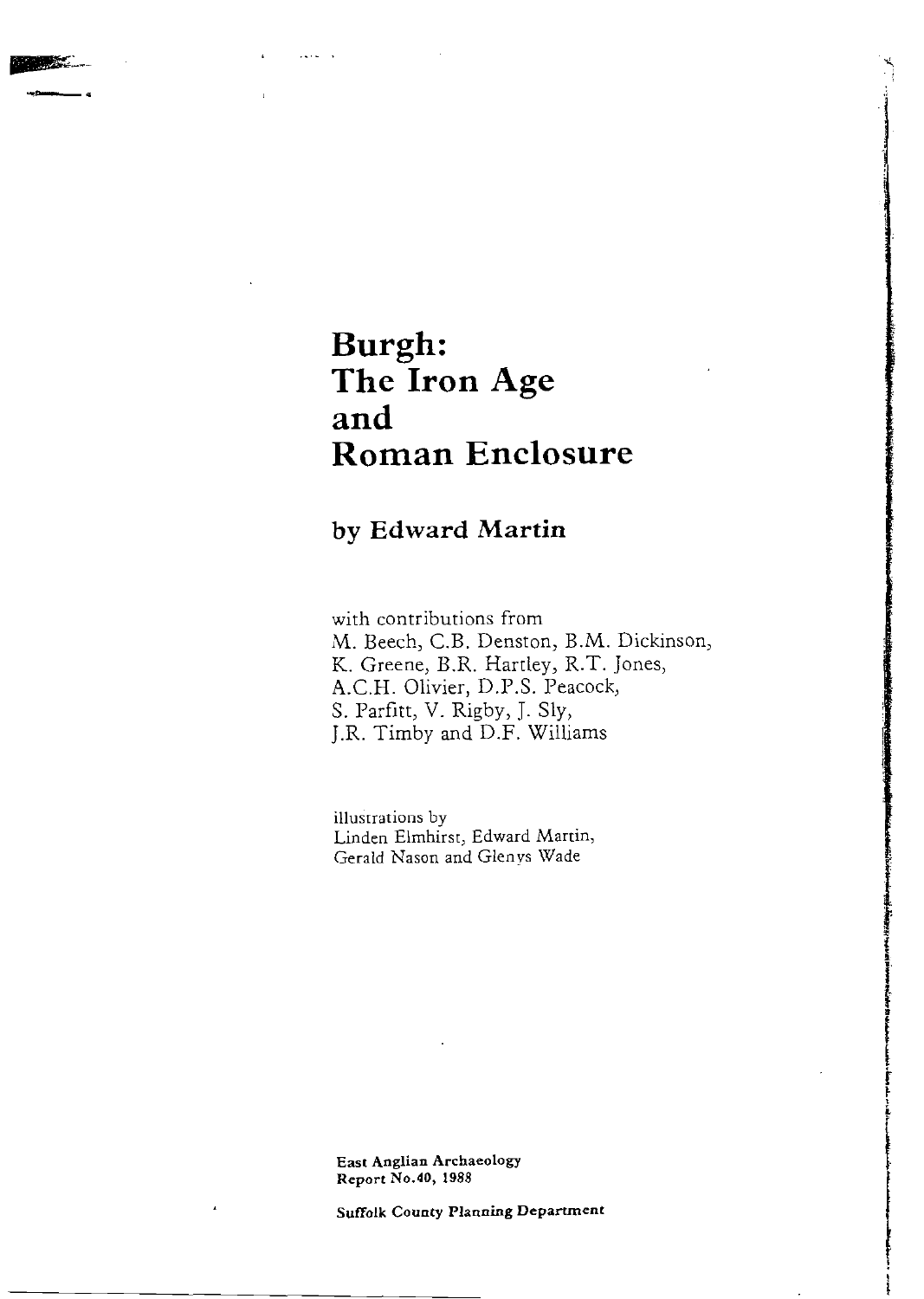| ig. 56 | Pig anatomical representation<br>and the contract of the contract of the contract of the contract of the contract of the contract of the contract of the contract of the contract of the contract of the contract of the contract of the contract of the contra | (microfiche)<br>$\mathcal{L} = \mathcal{L} = \mathcal{L} = \mathcal{L} = \mathcal{L}$ |
|--------|-----------------------------------------------------------------------------------------------------------------------------------------------------------------------------------------------------------------------------------------------------------------|---------------------------------------------------------------------------------------|

- Fig. 57 Fragmentation of pig bones (microfiche)<br>Fig. 58 Pig Butchery (microfiche)
- Fig. 58 Pig Butchery<br>Fig. 59 Map of Iron.
- Map of Iron Age Suffolk showing settlements and potentially dry areas 69
- Fig. 60 Map of Iron Age tribal territories in Suffolk 70
- Fig. 61 Map of Iron Age tribal contrasts in Suffolk 71
- Fig. 62 Map showing Burgh and its possible territory 75

## List of Tables

|         | Table 1 Concordance of layer numbers in      |              |         | Table 7 Estimated withers height of ovicaprids       |              |  |  |
|---------|----------------------------------------------|--------------|---------|------------------------------------------------------|--------------|--|--|
|         | Feature 0004                                 | 11           |         | from Burgh                                           | (microfiche) |  |  |
|         | Table 2 Pottery groups in Feature 0004       | 35           | Table 8 | Ageing data: epiphyseal fusion of cattle             |              |  |  |
|         | Table 3 Pottery fabrics in Feature 0004      | 36           |         | bones                                                | (microfiche) |  |  |
|         | Table 4 Tile and opus signinum from the 1975 |              | Table 9 | Ageing data: epiphyseal fusion of pig                |              |  |  |
|         | excavations                                  | 64           |         | bones                                                | (microfiche) |  |  |
|         | Table 5 Summary of vertebrate species        |              |         | Table 10 Ageing data: epiphyseal fusion of horse     |              |  |  |
|         | represented at Burgh (1975                   |              |         | bones                                                | (microfiche) |  |  |
|         | excavations)                                 | 67           |         | Table 11 Estimated horse withers height (microfiche) |              |  |  |
| Table 6 | Ageing data: epiphyseal fusion of            |              |         |                                                      |              |  |  |
|         | ovicaprid bones                              | (microfiche) |         |                                                      |              |  |  |

## Contents of Microfiche

*Cattle* 

### Chapter 4

| II. Animal bone                                                                                                                    |                |
|------------------------------------------------------------------------------------------------------------------------------------|----------------|
| 1975 excavations, by R.T. Jones, J. Sly, M. Beech and                                                                              |                |
| S. Parfitt                                                                                                                         |                |
| Introduction                                                                                                                       | A.3            |
| Method                                                                                                                             | A.3            |
| Bone preservation and deposition                                                                                                   | A.4            |
| The animals                                                                                                                        | A.5            |
| Fig. 37: Proportional representation of distal and<br>proximal ends of long bones and metapodials<br>for pig, ovicaprid and cattle | A.6            |
| Fig. 38: Relative abundance of species from Feature<br>0004                                                                        | A.7            |
| Sheep and goars                                                                                                                    |                |
| Fig. 39: Metacarpal differences between sheep and<br>goat: Payne's method                                                          | A.9            |
| Fig. 40:Metacarpal differences between sheep and<br>goat: Boessneck's method                                                       | A.10           |
| Fig. 41:Metacarpal variation in ovicaprids: Noddle's A.11<br>method                                                                |                |
| Fig. 42: Tooth eruption and wear stages of ovicaprid A.12<br>mandibles                                                             |                |
| Table 6:Ageing data: epiphyseal fusion of ovicaprid A.13<br>bones                                                                  |                |
| Fig. 43:Ovicaprid anatomical representation                                                                                        | B.1            |
| Fig. 44: Fragmentation of ovicaprid bones                                                                                          | B.2            |
| Table 7: Estimated withers height of ovicaprids from<br>Burgh                                                                      | B <sub>2</sub> |
| Fig. 45: Metrical analysis of ovicaprid bones                                                                                      | B.4            |
| Fig. 46:Metrical analysis of ovicaprid bones                                                                                       | B.5            |
| Fig. 47:Ovicaprid butchery                                                                                                         | <b>B.6</b>     |

### M. Beech, B.Sc.,

Contractor to English Heritage, Ancient Monuments Laboratory, Fortress House, 23 Savile Row, London

### C.B. Denston,

Department of Physical Anthropology, University of Cambridge Tyne

| Fig. 48: Tooth eruption and wear stages of cattle<br>mandibles                                            | B.8         |
|-----------------------------------------------------------------------------------------------------------|-------------|
| Fig. 49: Scattergram of measurements of cattle horn<br>cores showing separation into males and<br>females | B.9         |
| Table 8:Ageing data: Epiphyseal fusion of cattle<br>bones                                                 | B.10        |
| Fig. 50:Scattergram of measurements of cattle<br>metapodials                                              | B.11        |
| Fig. 51:Metrical analysis of cattle bones                                                                 | B.12        |
| Fig. 52:Cattle anatomical representation                                                                  | <b>B.13</b> |
| Fig. 53: Fragmentation of cattle bones                                                                    | <b>B.14</b> |
| Fig. 54: Cattle butchery                                                                                  | C.1         |
| Pig                                                                                                       |             |
| Table 9:Ageing data: Epiphyseal fusion of pig bones                                                       | C.3         |
| Fig. 55: Tooth eruption and wear stages of pig<br>mandibles                                               | C.3         |
| Fig. 56: Pig anatomical representation                                                                    | C.4         |
| Fig. 57: Fragmentation of pig bones                                                                       | C.5         |
| Fig. 58: Pig butchery                                                                                     | C.6         |
| Horse                                                                                                     |             |
| Table 10:Ageing data: Epiphyseal fusion of horse<br>bones                                                 | C.7         |
| Table 11: Estimated horse wither heights                                                                  | C.8         |
| Red Deer                                                                                                  | C.8         |
| Dog                                                                                                       | C.8         |
| 1947-1957 excavations                                                                                     | C.8         |

## Contributors

### Brenda Dickinson, B.A.

Research Assistant, Department of Archaeology, University of Leeds

Kevin Greene, B.A. Ph.D., F.S.A.<br>Dept of Archaeology, University of Newcastle upon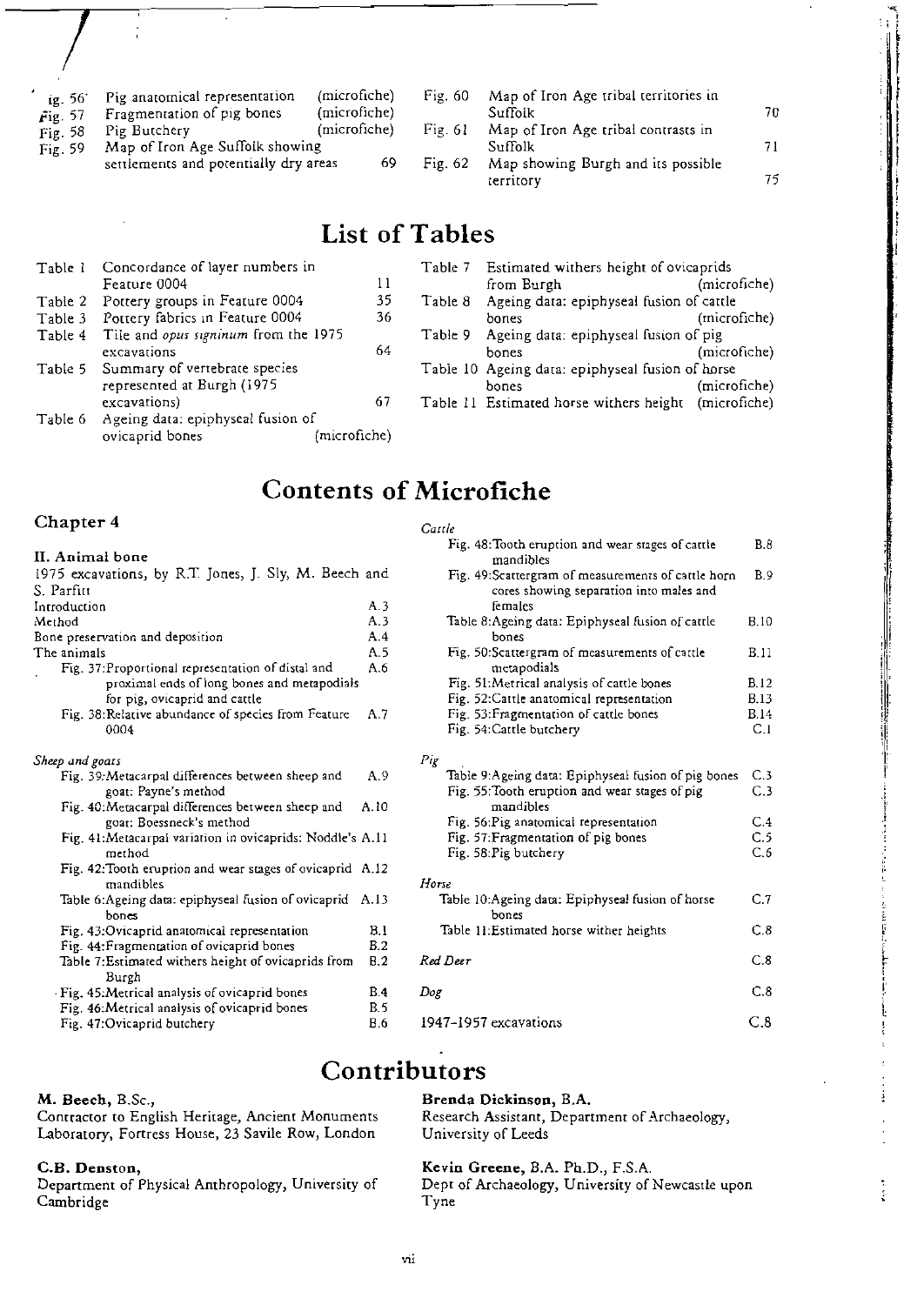Brian Hartley, M.A., F.S.A.<br>Head of Department of Archaeology, University of Lecturer in Archaeological Sciences, University of Head of Department of Archaeology, University of Leeds Southampton

Roger T. Jones, B.Sc., Valery Rigby, B.A.<br>Archaeo-zoologist, English Heritage, Ancient Cheminent of Prehis Monuments Laboratory) Fortress House, 23 Savile Antiquities, The British Museum Row, London

Field Officer, Archaeological Section, Suffolk Counry Council **Council** is the contract of the council in the set of the set of the set of the set of the set of the set of the set of the set of the set of the set of the set of the set of the set of the set of the set of the s

Adrian Olivier, B.A., M.I.F.A. **Archaeology**, University of Southampton Assistant Director, Cumbria and Lancashire Archaeological Unit, University of Lancaster **David F. Williams, B.A., Ph.D., F.S.A.** 

Contracror to English Herirage, Ancient Monumenrs Laboratory, Fortress House, 23 Savile Row, London

Department of Prehistoric and Romano-British

J. Sly, B.Sc., Ph. D (vel. med.), Edward A. Martin, B.A., M.I.F.A. Consultant on anima! bones, 23 North Rd, Hertford

H.B.M.C. Ceramic Petrology Project, Department of

H.B.M.C. Ceramic Petrology Project, Department of S. Parfitt, B.Sc., **S. Archaeology**, University of Southampton

### Acknowledgements

The author would like to thank the Rector and Miss Linden Eimhirst drew most of the site plans for Churchwardens of Burgh (especially Col. E.D. Rash) for publication. Plate II is by M. Waters and permission to allowing the 1975 excavations to take place. He is also publish the aerial photograph on the cover was kindly indebted to Lady S. Treherne, Mr R.D. Treherne and granted by the Cambridge University Collection. Mrs O.C. Methuen-Campbell for giving him access to Finally the author's gratitude is extended to all his the material from the 1947-1957 excavations which is in co-authors and to his colleagues in the Suffolk

R.F. Tylecore all kindly commented on material from Assistant on the 1975 excavations. the excavations. Mr Gerald Nason drew some of the pottery and metalwork from the 1975 excavations; Mrs Glenys Wade drew the brooches and bronze objects Environment (now Historic Buildings and Monuments from the 1900-1901 and 1947-1957 excavarions; and Commission).

their possession. Archaeological Unit for their assistance and advice Dr K. Greene, Dr D.P.S. Peacock and Professor especially Miss judith Plouviez who acted as Site

> The 1975 excavations and subsequent postexcavation work were funded by the Department of the

### Summary

few miles north- west of the town of Woodbridge. It is *Camulodunum* (Colchester), together with a range of the largest Iron Age fortification in Suffolk and is the Gallo-Belgic imported wares. The first century AD saw only cerrain Iron Age site in the county that is still visible the construction of an inner enclosure of about 1 ha in at ground level. The bivallate enclosure is roughly the north-west corner of the original earthwork. This is rectangular and encloses an area of7 ha. It is divided into thought to be pre-Conquest in date, though there is a two halves by a sunken lane and is partially occupied by slight chance that it might be an early Roman

by V.B.Redstone and the Woodbridge Field Club in the sire continued well into the fourth century with 1900-1901; by rhe lare ].D.W. Treherne c. 1947-1957; indications of a villa with a hypocaust and tessellated and by E.A. Martin for the Department of the floors. In the Late Saxon period a church was built Environment and Suffolk County Council in 1975. This within the earthwork, an event possibly connected with report combines the results of all three of these the translation of the remains of St Borolph from his excavations. ruined monastery at Iken on the Suffolk coast.

century BC by people using hand-made Iron Age context of Iron Age Suffolk as a whole and to explore the pottery. Following a destruction horizon dated to c. AD later settlement history of the area in relation to Burgh. 15-25 there is a marked increase in wheel-made 'Belgic'.

The Burgh enclosure is situated in south-east Suffolk, a style pottery, much of it showing close connections with Burgh Church. The construction. Part of this inner enclosure was The site has witnessed three periods of excavation:" deliberately flattened c. AD 60, however occupation of

The earthwork was probably built in the first Finally an attempt is made to place the Burgh in the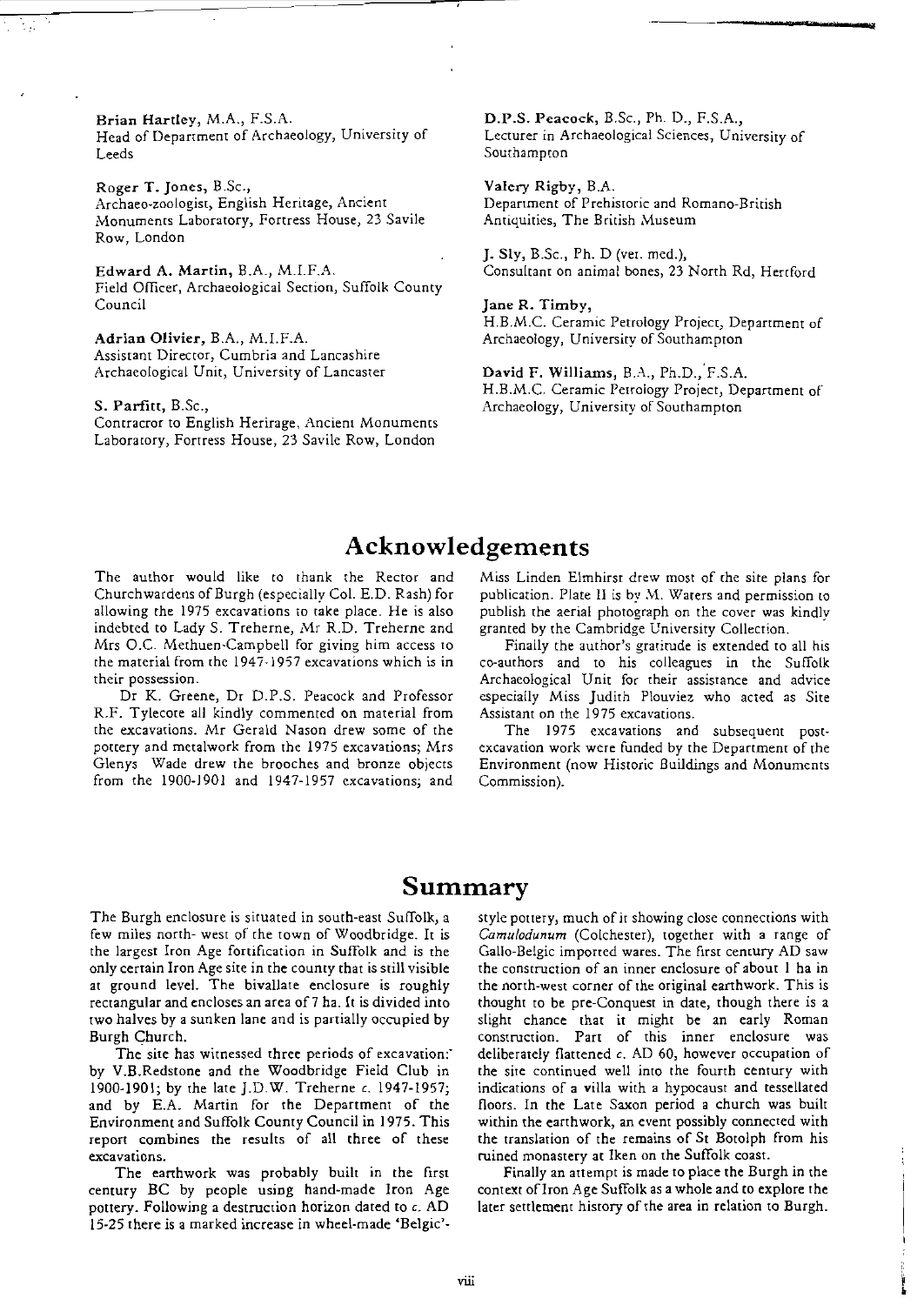# 1. Introduction

### 1. Introduction

#### (Fig. 1)

The Burgh enclosure (Suffolk Site and Monuments Record No. BUG002; TM 224 523) lies in the fields surrounding St Botolph's Church in the extreme northwest corner of the parish of Burgh, close to the boundary with Clopton parish and  $3\frac{1}{2}$  miles north-west of the town of Woodbridge (Fig. 1). The parish of Burgh probably takes its name from this earthwork, being derived from Old English *burh, burg,* meaning 'a fortified place' (Smith 1956, I, 58). The enclosure is situated, at a height of 20-40 m OD, on the edge of a plateau overlooking the low-lying meadows which flank the River Lark. The soils of the area are calcareous pelosols (Hanslope series) overlying chalky till (Soil Survey of England and Wales 1983).

The site is first mentioned in 1819 when it was identified as a 'Roman station' (Cromwell 1819, II, 51). At the end of the nineteenth century the Rev. J.J.Raven of Fressingfield erroneously equated the 'Roman camp' at Burgh with the place called *Combretooium* in the Roman *Antonine Itinerary* (Raven 1895) 28; 35; Raven *1897); Combrerovium* is now thought to be the large Roman settlement near BayIham Mill in Coddenham (Rivet and Smith 1979, 313-4). Raven's work seems to have inspired the setting up of the Woodbridge Field Club, which carried out the first recorded excavations at Burgh in 1900~l901. Further excavations were carried



Figure 1 Location map.

out c. 1947-1957 and in 1975. All of these excavations will be considered in more detail later in the report. The site was scheduled as an ancient monument in 1960 (Ancient Monument No. Suffolk .100).

In an unpublished manuscript Mr J.D.W.Treherne of Otley recorded two items of local folklore concerning the site:

'Both church and field are associated with legends, one is that of a golden calf buried somewhere close by, while the other is that of a spectral dog, the Galley Trot, which is said to haunt the vicinity of the church. The former story is very popular in the neighbourhood and if any of the local inhabitants come and watch me dig they invariably ask if I am 'digging for the golden calf'. Many have dug for it in their youth.'

The spectral dog is first mentioned as early as 1823 by a local expert on mythology and dialect, Major Edward Moor (1771-1848) of Great Bealings House, who recorded the following information (Moor 1823, 141-2):

'Gally Trot. This is the name of an apparition, or caecodaemon, that has sorely frightened many people in the neighbourhood of Woodbridge. Ir sometimes assumes the shape of a dog; and gives chase to those whom alarm impels them to run. Its appearance is sometimes as big as a bullock  $-$  generally white  $-$  and nor very definable as to outline. Its haunts are more particularly at a place called Bath-slough, meaning a slough or bog in the parish of Burgh. But the place in question is not in) or very near that parish, nor is there any slough. I can make nothing of the name; nor much of the story, though I have heard it related by more than one person who had suffered from the apparition.'

The golden calfstory was also recorded by V.B.Redstone of Woodbridge (Redstone 1908, 16):

'To this day the natives of the two villages, Burgh and Grundisburgh, maintain that within the field... there lies buried a golden calf.'

### II. The Earthwork (Fig. 2)

The Burgh earthwork is a double banked and ditched enclosure, roughly rectangular in plan and measuring  $290 \times 240$  m, enclosing an area of 7 ha (Frontispiece and Fig. 2). The north-west and north-east corners occupy high ground, the land slopes between these two points into a small valley occupied by Drabs Lane, which bisects the enclosure. The land also slopes, though more gradually, towards the river, with a steep scarp down to the BI079 road.

Part of the interior of the enclosure is occupied by St Botolph's Church and its graveyards, the rest of the site lies in ploughed fields. The banks of the enclosure are now only visible along the north-east and south-east sides, where they stand to a maximum height of about haifa metre. Most of the earthwork is, however, visible from the air as crop or soil marks (the plan of the earthwork on Figure 2 is based on crop-mark evidence). There is no evidence, however, for the south-east corner of the enclosure: the  $B1079$  road cuts through this area to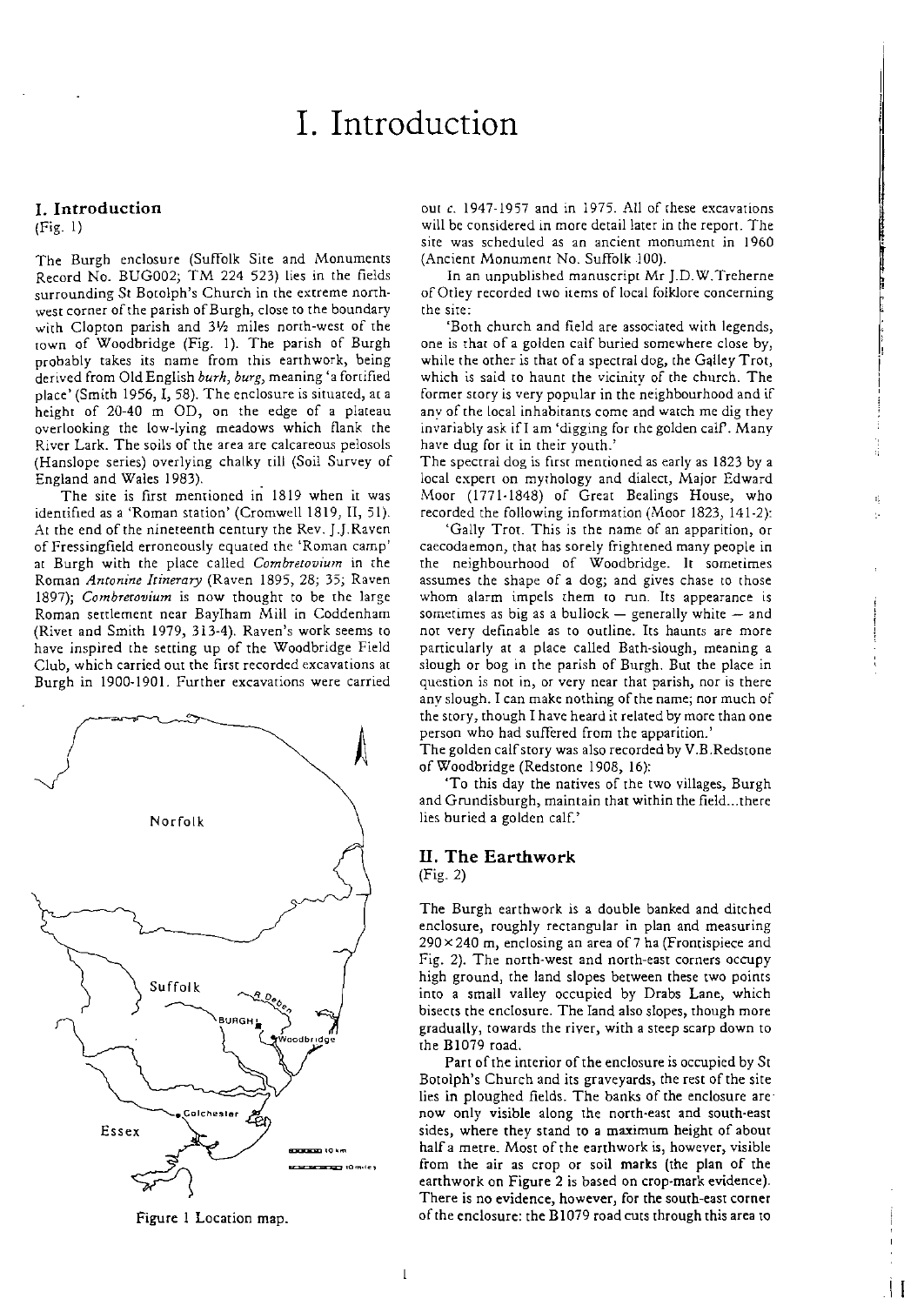# 4. The Zoological Evidence

~-------------------\_r.'..

### I. The Human Bones

#### 1975 excavations by C.B.Denston

A human skull was recovered from Layer 0132 in Feature 0004. The remains consisted of fragments of a cranium, which have been reconstructed as much as possible (Pis 11 and IV).

Sex: ?Male *Age at death:* 20-30 years

The specific features used in determining sex were not very convincing where this cranium was concerned. Posteriorly, the external protuberance and nuchal crests were not very strongly developed. Anteriorly, the supraorbital ridges were prominent with large frontal sinuses, and rounded superior margins of the orbits. Mastoid processes were neither large or small, Measurements of the cranium were too few to be worthwhile, so the cranium has been assigned tentatively as male.

No teeth were present but pans of the maxilla were available for study. Tooth sockets, those from the medial incisor round to the first molar of the left half of the maxilla, were intact. All the sockets displayed evidence of extensive periodontal disease, the teeth from the two right incisor sockets, and that from the first left premolar

socket lost antemortem. Abscess cavities had formed in the sockets of the first right premolar, the second left premolar and first molar, the infection burrowing out into the lareral surface of the maxilla in each case.

The remains are now housed in the Department of Physical Anthropology, University of Cambridge.

### II. Animal Bones: Summary

#### 1975 Excavations

by R.T.Jones, J.Sly, M.Beech and S.Parfitt

A total of3117 bone fragments were examined, the bulk ofwhich carne from a deep Iron Age pit (0004). Analysis of the bones included: condition and preservation; species identification and relative importance; age dererminarion; metrical analysis, anatomical representation, fragmentation patterns; gnawing: butchery and pathology.

The ovicaprid (sheep/goat) and cattle *(B05* sp.) bones were the most abundant species identified, with pig *(Sus sp.)* ami dog *(Canis familiaris)* representing the less common domestic animals. The wild mammal species identified were: red deer *(Cervus e/uphus);* hare *(Lepus sp.)* and fox *(Vulpes uulpes.* Ten bird bones were identified, which included bones from raven *(Corvus*  corax); duck (Anas sp., possibly domestic) and crane  $(Grus$  sp.).



Plate IV Human skull at the base of Feature 0004, restored.